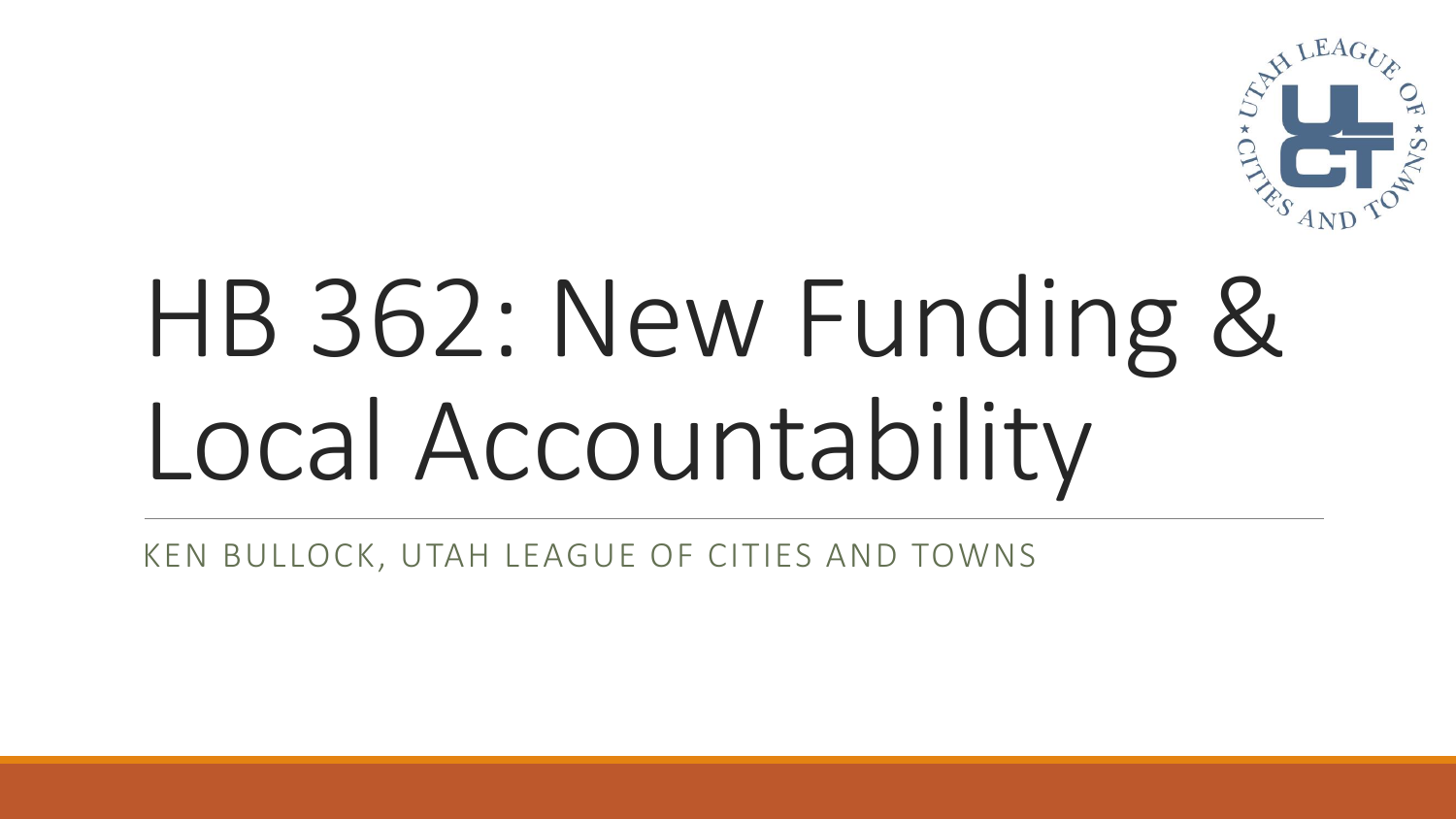## The issue and how it was addressed

- Major population increases (doubles by 2030)
- Motor fuel tax: inflation & loss of buying power
- Paradigm shift in the way we get around
- The longer we wait the more everything costs
- So what did Utah do? HB 362
	- Raises motor fuel tax and allows it to grow with price of gas
	- Authorizes local option sales tax (0.25%) for transportation with expanded definition of transportation uses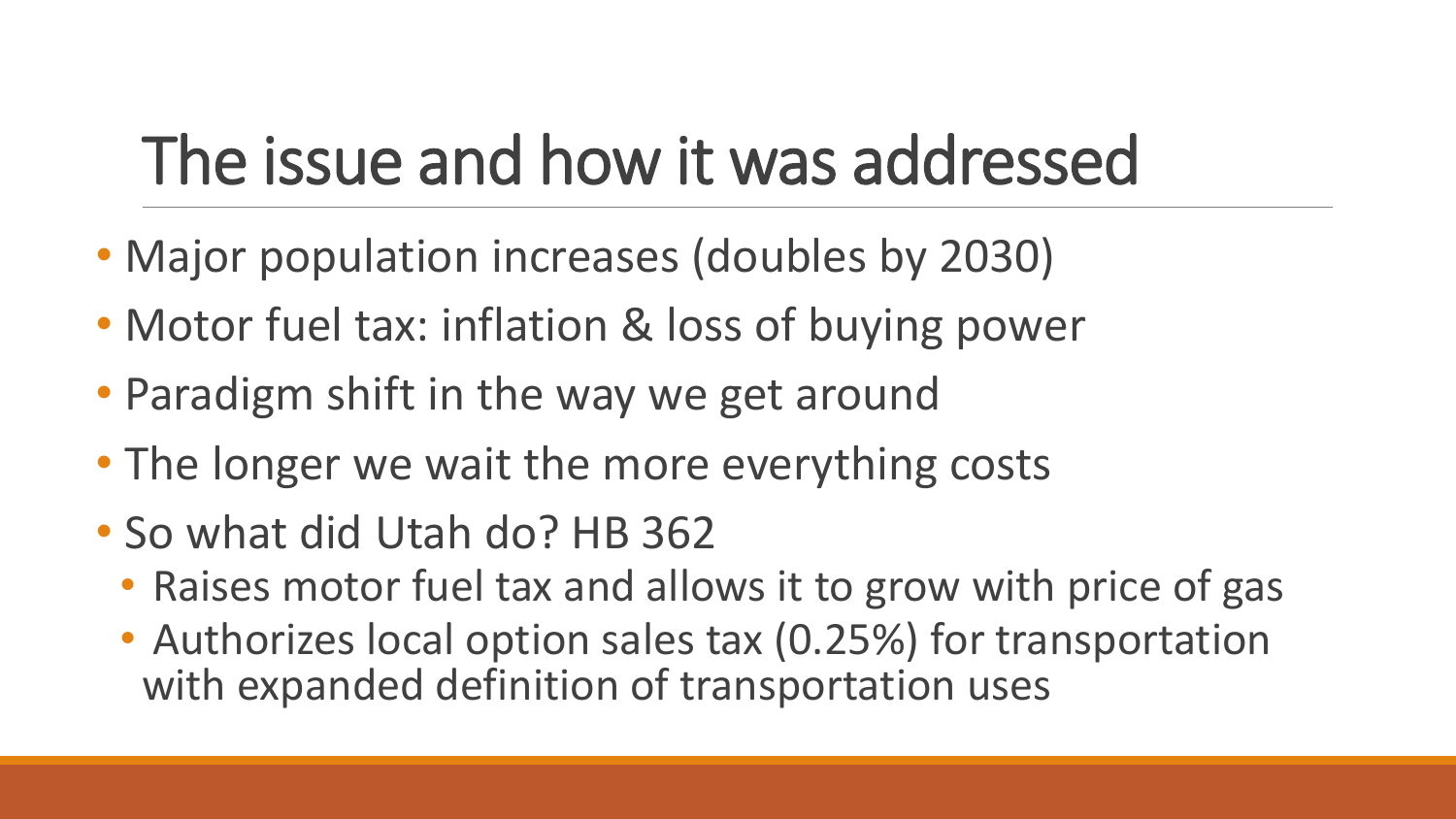#### Key Points on the Local Option

- Additional funding for municipalities and counties (local governments only get 30% of the funds from motor fuel tax)
- Can be used on more than just Class C roads (unlike the motor fuel tax)
- Also provides funding for transit where applicable
- County Imposed
- Voter Approved
- Maintenance of Effort (can't just shift funds around, this is for transportation)

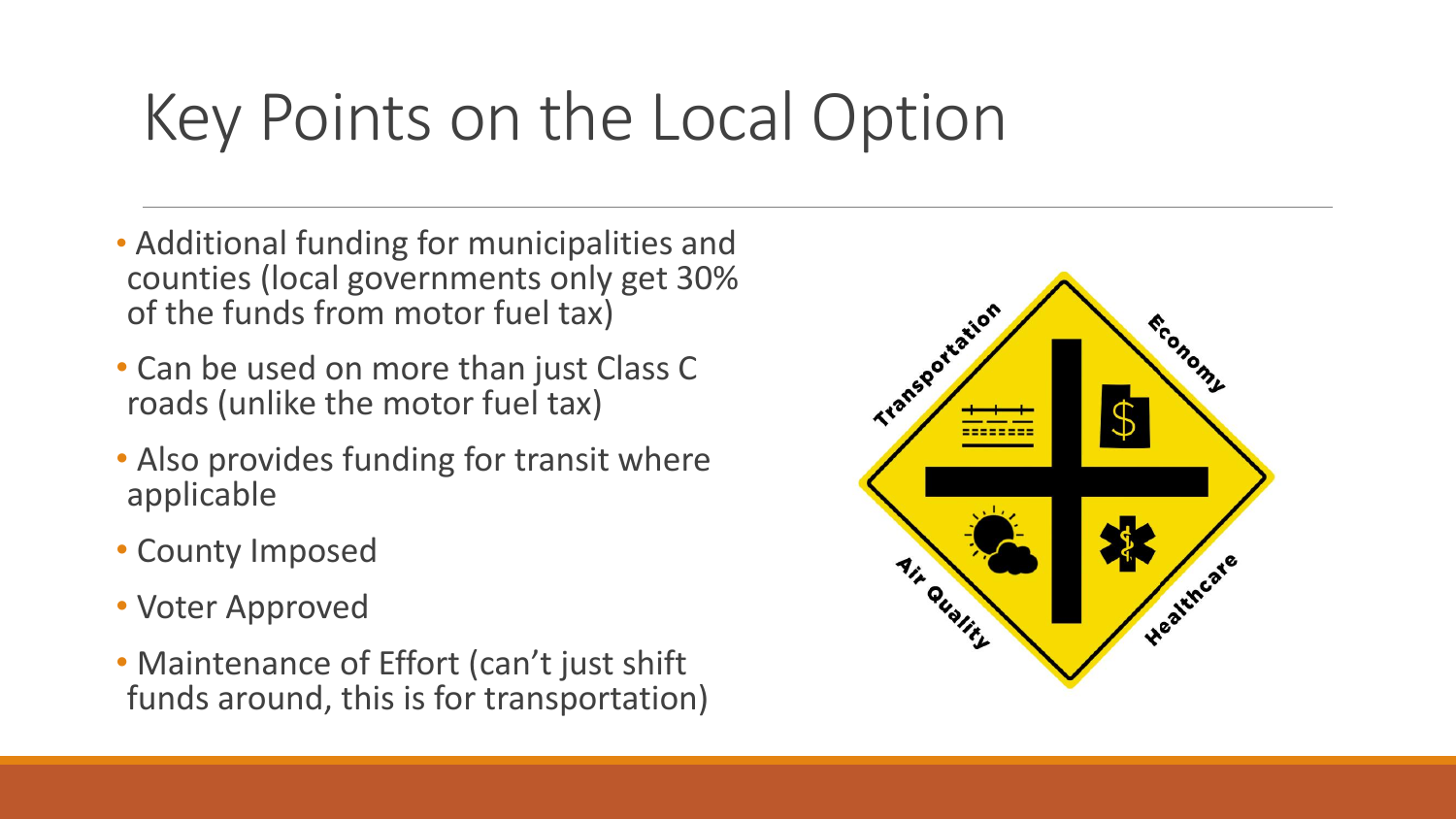## What the League has done: Transparency & Communication

- Compiled information on the bill available on our website **ulct.org**  including:
	- HB 362 Overview
	- FAQs
	- Local Option Timeline
	- Funding Estimates
	- A Sample Resolution & Explanation
	- Presentations, etc.

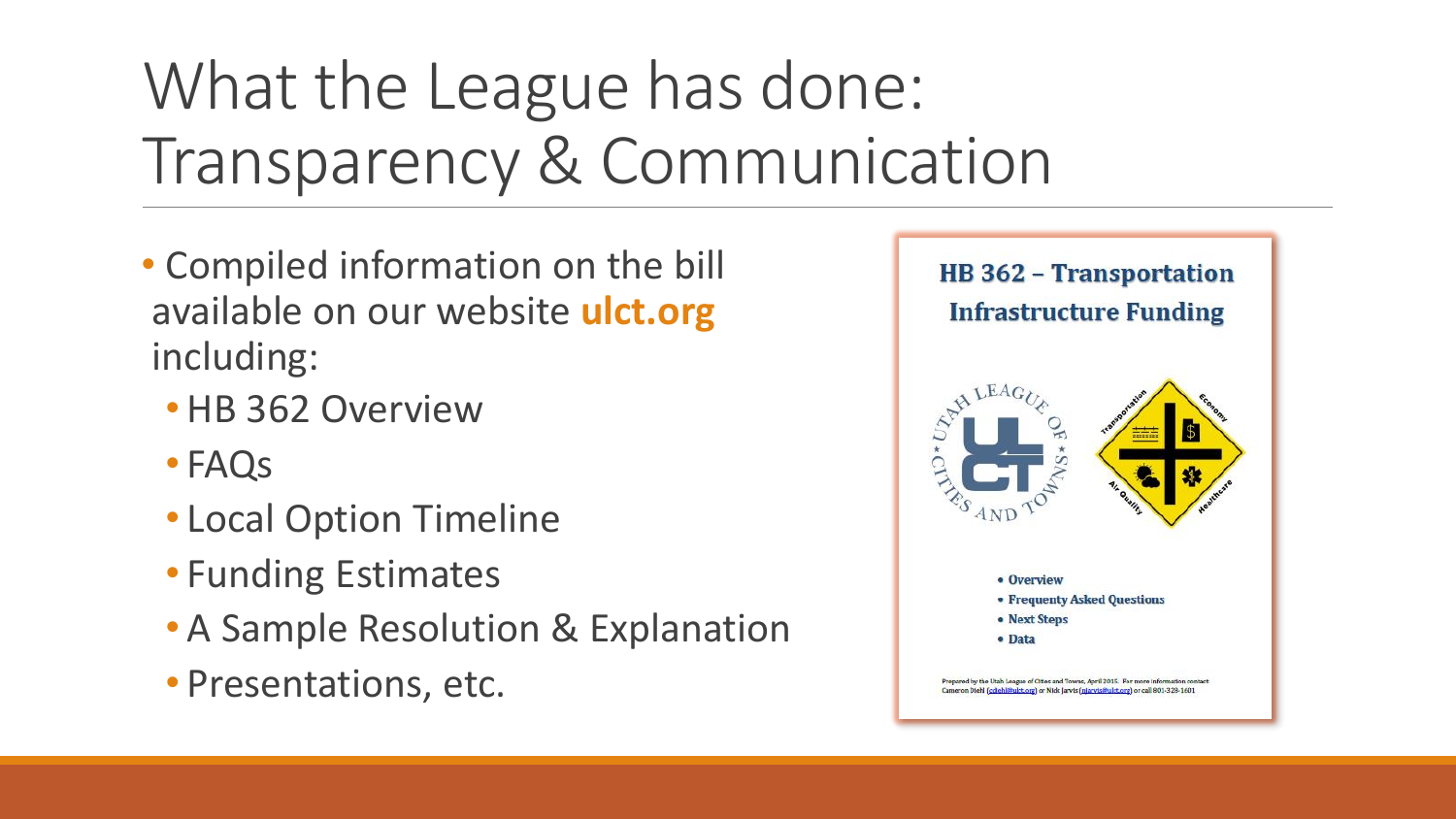#### What the League has done: Transparency & Communication



- Over 150 cities and towns
- All 29 counties
- Utah Association of Counties
- 6 AOGs/MPOs
	- WFRC
	- MAG
	- 5 County
	- 6 County
	- SEUALG
	- Uintah Basin
- Multiple COGs & COMs
- Lieutenant Governor's **Office**
- Utah Municipal Attorneys Association
- Utah City Management Association
- Utah Municipal Recorders Association
- Salt Lake Chamber of Commerce
- Utah Transit Authority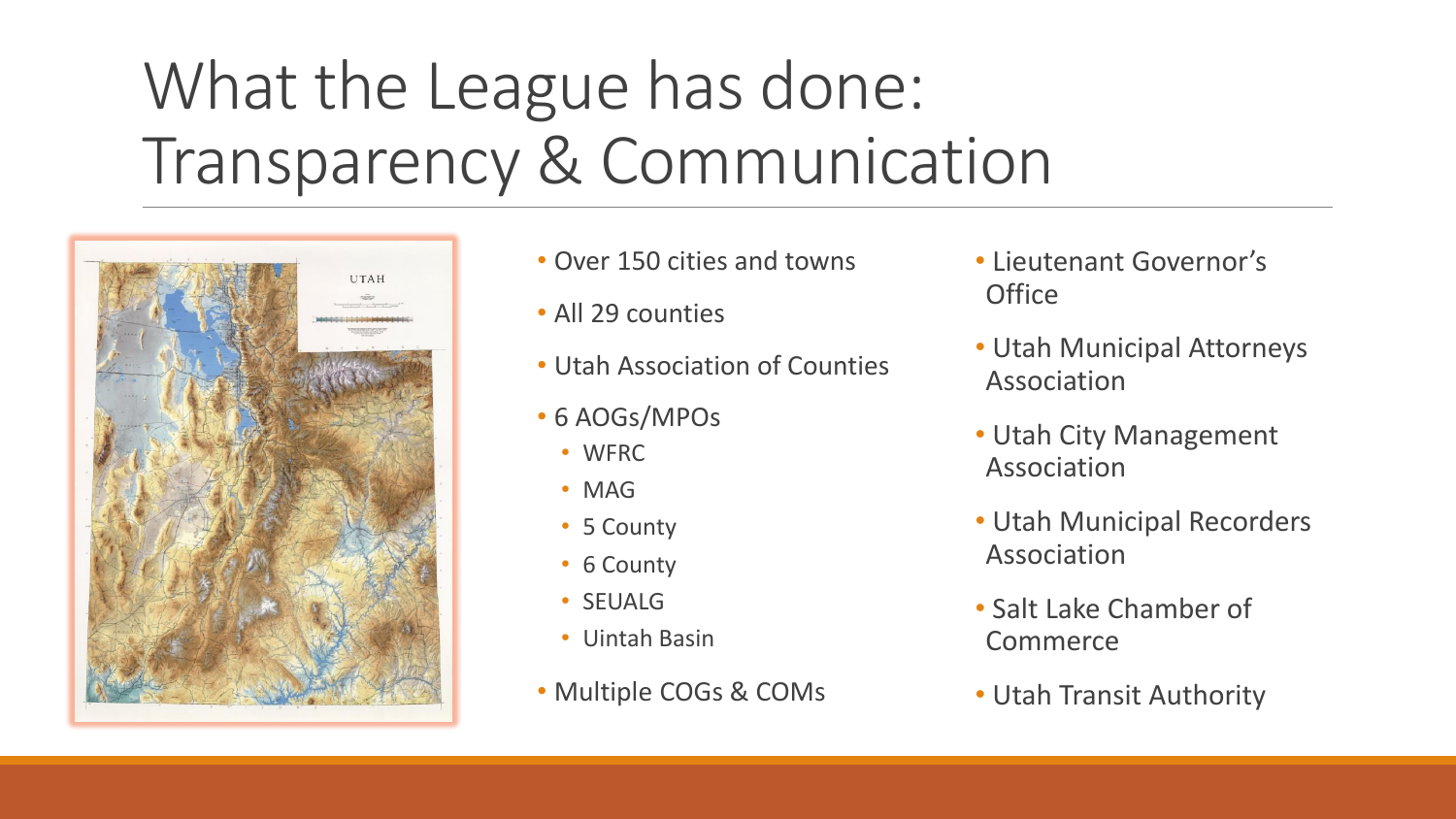#### What the League has done: Ownership & Action

#### Ownership

• Municipal elected officials demonstrating their willingness to make the tough decisions by passing a resolution supporting the local option

#### Action

• Cities and towns throughout the state will pass these resolutions and present them to their counties in June